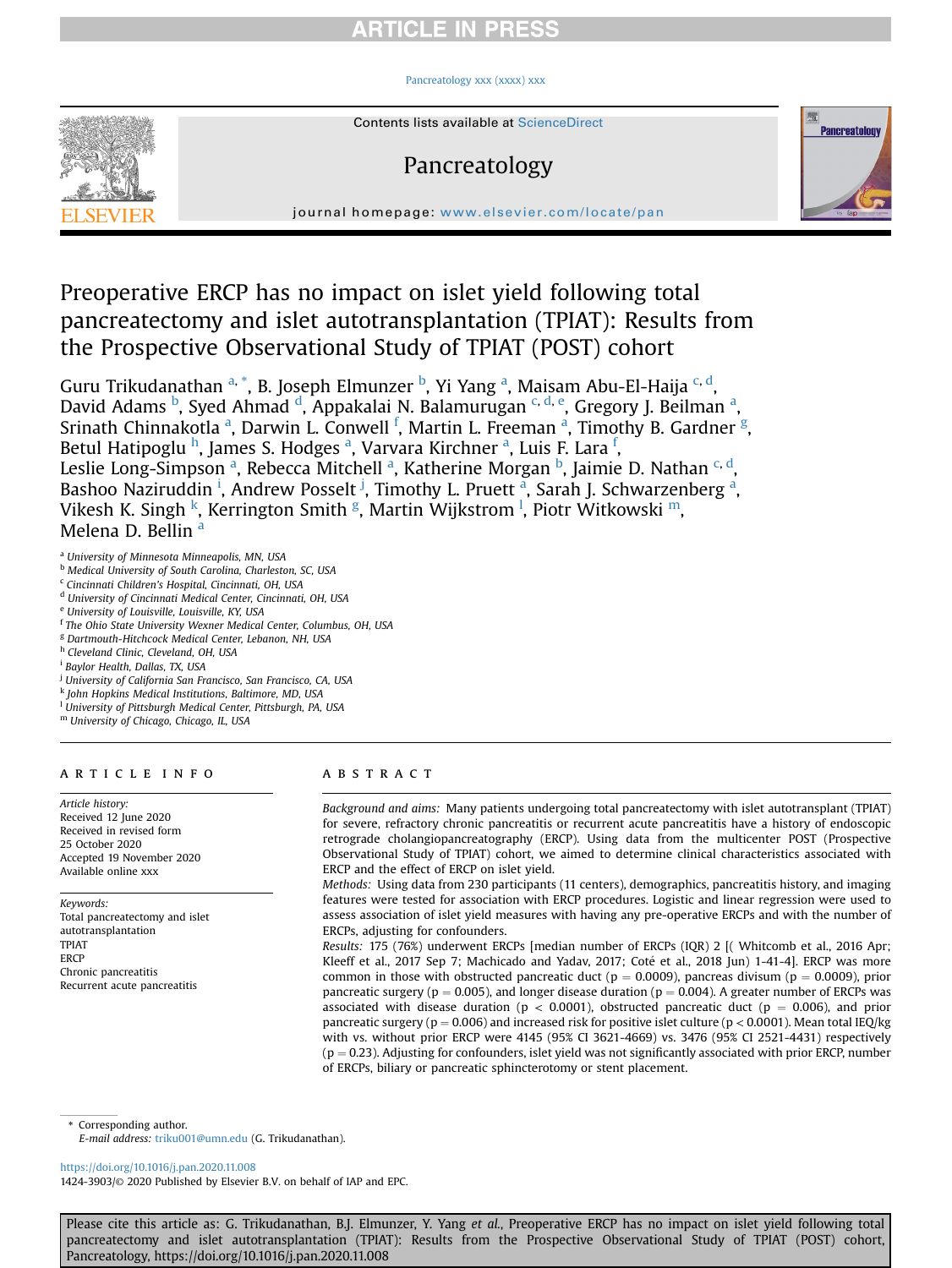Conclusions: ERCP did not appear to adversely impact islet yield. When indicated, ERCP need not be withheld to optimize islet yield but the risk-benefit ratio of ERCP should be considered given its potential harms, including risk for excessive delay in TPIAT.

© 2020 Published by Elsevier B.V. on behalf of IAP and EPC.

# Introduction

Chronic pancreatitis (CP) and recurrent acute pancreatitis (RAP) represent a spectrum of disease wherein repetitive inflammatory insults to the pancreas may result in pancreatic atrophy or fibrosis with progressive loss of endocrine and exocrine function  $[1-3]$  $[1-3]$  $[1-3]$  $[1-3]$ . Affected patients often suffer from debilitating abdominal pain with narcotic dependence, impaired quality of life, and increased health care utilization, with repeated emergency department visits or hospitalizations  $[4-8]$  $[4-8]$  $[4-8]$ . Management involves combination of avoidance of alcohol and smoking, pancreatic enzyme replacement therapy, nutritional and endocrine management, comprehensive pain management, and often endoscopic retrograde cholangiopancreatography (ERCP) to relieve obstruction in the main pancreatic duct and the common bile duct  $[8-10]$  $[8-10]$  $[8-10]$  $[8-10]$ .

When medical and endoscopic therapy fail to mitigate pain associated with CP, surgery, including ductal drainage or parenchymal resection procedures, is considered depending on the morphology [[11\]](#page-5-3). In selected patients, especially those with diffuse small duct disease, with genetic pancreatitis, or who have failed other pancreatic surgeries, total pancreatectomy with islet autotransplantation (TPIAT) is becoming increasingly popular for definitive management of debilitating CP and RAP [[7,](#page-5-4)[12](#page-5-5)]. In TPIAT, the goal of pancreatectomy is to ameliorate pain and restore quality of life, while islet autotransplantation is intended to reduce the burden of post-surgical diabetes [[7,](#page-5-4)[13](#page-5-6)]. Transplanted islet cell mass is the most consistent predictor of short-term and long-term islet graft function and insulin independence  $[12,14-16]$  $[12,14-16]$  $[12,14-16]$  $[12,14-16]$ . When feasible, then, it is crucial to avoid procedures that may compromise islet yield, to achieve high islet cell yield for maximal postoperative endocrine function [[17](#page-5-8)]. While prior pancreatic surgery, impaired glycemic control before surgery, and longer duration of disease are all established risk factors for lower islet yield, the impact of antecedent ERCP on islet yield is not clear  $[12,18-23]$  $[12,18-23]$  $[12,18-23]$  $[12,18-23]$  $[12,18-23]$ . Since TPIAT is becoming more common, an understanding of the potential consequences of prior ERCP on TPIAT outcome is vital as it may impact clinical decision making [[17\]](#page-5-8). While it may be postulated that ERCP with sphincterotomy and stent placement could reduce eventual islet yield by promoting a fibro-inflammatory reaction due to indwelling stents, by inciting post-ERCP acute pancreatitis, or by introducing bacteria into the gland, this has not been explored in a multicenter setting [[17](#page-5-8)].

The POST (Prospective Observational Study of TPIAT) consortium was formed to conduct large volume multicenter research to advance the field of TPIAT and is uniquely positioned to evaluate the impact of pre-operative ERCP [[7\]](#page-5-4). In the POST cohort, we aimed to determine the patient and disease characteristics associated with having an ERCP before TPIAT and its impact on islet yield during TPIAT.

# Methods

# Study design and participants

This was a retrospective comparative cohort analysis using data collected prospectively by the POST consortium. Participants in the current report underwent TPIAT at 11 US centers between January 2017 and September 2019. The POST study design and enrollment criteria have been previously described [[7\]](#page-5-4). Briefly, patients are eligible for enrollment if they are scheduled for TPIAT (including completion pancreatectomy with IAT) at a participating institution and are willing to consent to participation. All participating centers received approval from their center's institutional review board. Informed consent or parental consent and patient assent were obtained from all participants, as age appropriate.

# Patient and disease characteristics

All enrollment sites submitted deidentified data collected using standardized case report forms to a central database managed by the data and coordinating center (DCC) at the University of Minnesota, Division of Biostatistics; the DCC includes a biostatistician, study manager and database manager. Preoperative data included patient demographics, risk factors for pancreatitis, duration of symptoms, time from diagnosis to TPIAT, prior tobacco or alcohol use, prior pancreatic surgery, pre-operative diabetes, exocrine insufficiency, obstructed pancreatic duct, pancreas divisum, and presence of calcifications. Special attention was paid to the number of ERCPs performed and the intervention performed including biliary and pancreatic sphincterotomy, and biliary and pancreatic stent placement.

# Islet isolation measures

Each participating institution performed islet isolation according to standard protocols for their clinical site. All sites follow a standard approach of enzymatic digestion followed by mechanical dissociation. However, sites varied in brands of collagenase and neutral protease enzymes used and whether enzyme dosing was standard or adjusted to pancreas features (i.e. fibrosis, calcifications, age). COBE purification was either never performed or performed in a minority of cases when tissue volume exceeded a predefined threshold, depending on the site protocols.

Results of each participant's islet isolation are submitted to the central database and are expressed as [[1\]](#page-5-0) islet equivalents (IEQ), a measure of islet mass in which islet count is adjusted by islet diameter (standardized to an islet diameter of 150  $\mu$ m) and [[2\]](#page-5-10) unadjusted islet number, the number of islets not adjusted for size. Body weight in kilograms on day of surgery is also recorded, and islet 'dose' can be calculated as IEQ/kg (islet mass dose) and IN/kg (islet number dose). These 4 measures of islet isolation success  $-$ IEQ, IN, IEQ/kg,  $IN/kg$  – were considered in the analyses. For most participants, pancreas preservation solution ( $n = 188$ ) and/or islet product supernatant ( $n = 222$ ) were sent for sterility testing by culture. Results of both sterility tests were recorded in the POST database qualitatively as positive (indicating bacterial or fungal growth) or negative.

# Statistical analysis

The primary research question was whether any ERCP procedures (yes vs. no) or number of ERCP procedures was negatively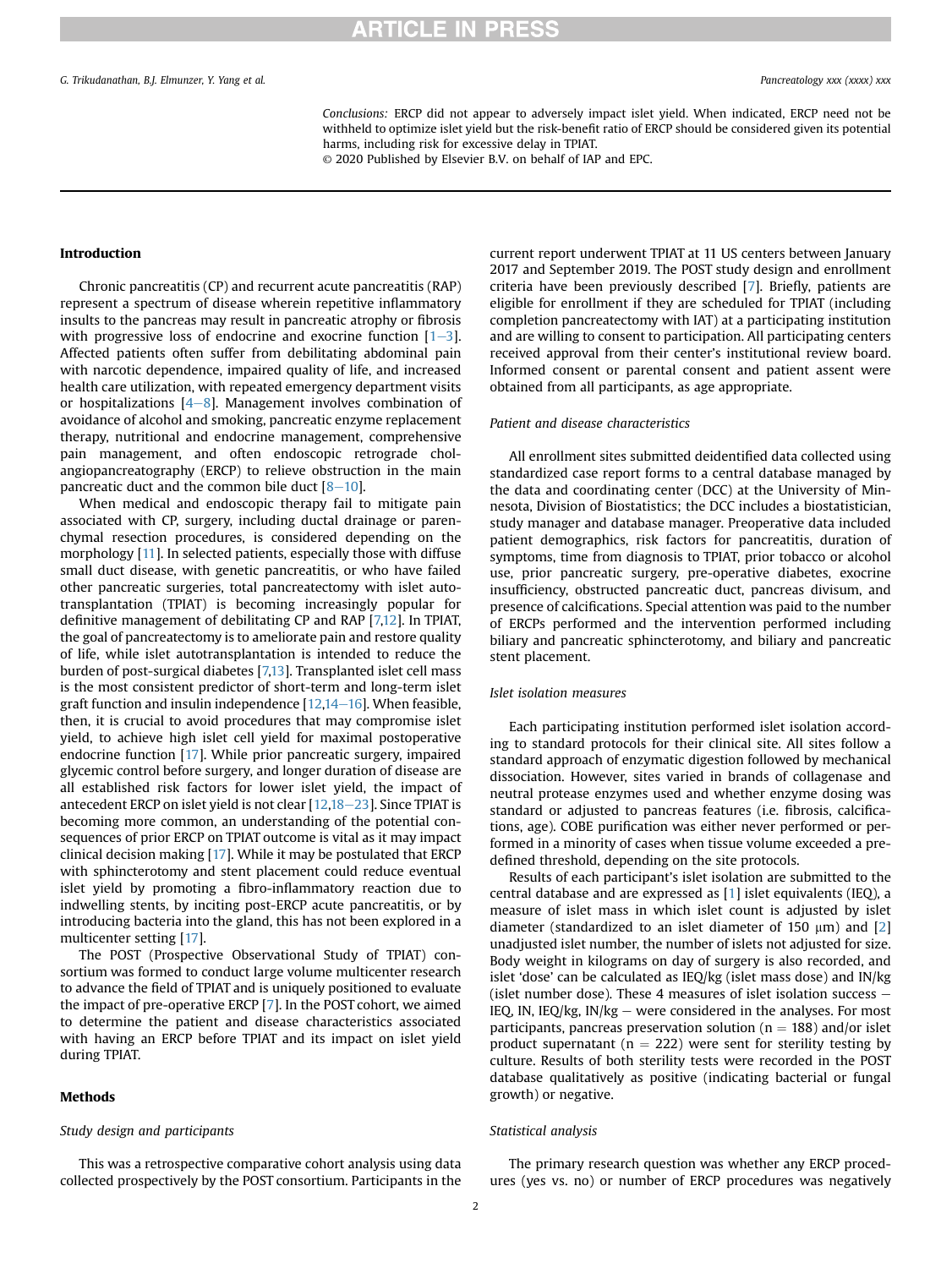G. Trikudanathan, B.J. Elmunzer, Y. Yang et al. Pancreatology xxx (xxxx) xxx (xxxx) xxx

(inversely) associated with islet isolation at the time of TPIAT. To understand whether patients who had ERCP differed from those who did not, we first evaluated the association of demographics and disease features with having any ERCPs (yes/no) and with the number of ERCPs.

Categorical characteristics were reported using frequencies and proportions and continuous variables were reported using median and interquartile range (IQR) or mean and standard deviation, as noted. To determine which disease features were associated with ERCP, study groups (ERCP vs. no-ERCP groups) were compared using two-sample t-tests for continuous measures or Fisher's exact test for categorical measures.

We then performed unadjusted linear regression to test for associations between islet yield and ERCP history (i.e., ERCP procedure history (yes/no) and separately the number of ERCP procedures). We then included characteristics significantly associated with ERCP history or number in a multivariate adjusted linear regression model. For this purpose, we implemented forward stepwise regression with a stopping rule based on minimum BIC. For an association of interest, we forced inclusion in the analysis of the ERCP feature being considered (any history or number of ERCPs), along with sex and age (treated as a continuous measure). Because of multiple statistical comparisons, differences were deemed significant at a two-sided  $p < 0.01$ . Data were analyzed using JMP Pro version 14.0 (SAS Institute Inc., Cary, NC).

# Results

# Demographic and clinical characteristics of the study cohort

Of the 230 participants included in this analysis, 175 (76%) underwent ERCP [median number of ERCPs (IQR)  $2$  [[1](#page-5-0)-[4\]](#page-5-0)] before TPIAT. [Table 1](#page-2-0) shows baseline demographic and clinical features for those patients who had any  $(\geq 1 \text{ ERCP})$  vs. no ERCPs. [Table 2](#page-3-0) shows imaging features by MRI/MRCP or CT. Overall the cohort is predominantly female ( $n = 142, 61.7\%$ ), with mean age 31.1 years (SD 16.8, median 30.8 with IQR 15.9 $-44.4$ ), with children comprising 28.7% ( $n = 66$ ) of the cohort. The primary indication for TPIAT, as determined by the treating surgical center, was CP in 48.7%, both RAP and CP in 33.9%, and RAP alone in 17.4%.

# Pancreatic duct obstruction, surgical history, and disease duration were associated with prior ERCP

For each characteristic that was significantly different between the ERCP and no ERCP groups (in [Tables 1 and 2\)](#page-2-0), we then determined how often ERCP was performed in participants with that feature vs those without. Participants with pancreatic ductal dilation or stricture suggesting obstruction by MRI/MRCP or CT were more likely to undergo ERCP (84.1% vs. 64.6% without ductal changes,  $p = 0.0009$ ), as were those with pancreas divisum (93.6%) vs. 71.4%,  $p = 0.0009$ ). In contrast, ERCP was less often used in the small subset of participants with idiopathic disease (51.7% vs 79.5% of non-idiopathic,  $p = 0.02$ ). ERCP was also more common in those with prior pancreatic surgery (94.3% vs. 72.8%,  $p = 0.005$ ).

ERCP procedures were associated with longer symptom duration (average increase per 10 years, 1.7 (SE 0.3),  $p < 0.0001$ ) and disease duration (average increase per 10 years, 1.7 (SE 0.4),  $p < 0.0001$ ), imaging features suggesting obstructed pancreatic duct (3.6 (SE 0.3) vs. 2.3 (SE 0.4),  $p = 0.006$ ), and with history of prior pancreatic surgery (4.6 (SE 0.6) vs. 2.8 (SE 0.3),  $p = 0.006$ ). Number of ERCPs was also associated with increased opioid use (0.06 (SE 0.02) more procedures for each 10 mg morphine equivalent per day,  $p = 0.004$ ).

There was a trend towards increased use of ERCP in female patients (81% vs 68.2% of males,  $p = 0.04$ ) and with longer disease duration (OR 1.07 per year,  $p = 0.04$ ), as well as a trend towards more ERCPs performed in females (3.5 (SE 0.3) vs. 2.4 (SE 0.4),  $p = 0.04$ ).

#### <span id="page-2-0"></span>Table 1

Baseline characteristics of the cohort, data expressed as n (%) or as mean (SD). P-values displayed for ERCP any vs none and by linear regression modelling on # of ERCP procedures performed. Significant differences are bolded (defined as p-value <0.01).

|                                                        | ERCP group ( $n = 175$ ) | No ERCP group $(n = 55)$ | p-value, ERCP vs no ERCP | p-value,   |
|--------------------------------------------------------|--------------------------|--------------------------|--------------------------|------------|
|                                                        |                          |                          |                          | # ERCPs    |
| Sex, Female,                                           | 115 (65.7%)              | 27 (49.0%)               | 0.038                    | 0.041      |
| Age, mean (years)                                      | 31.4 (16.9)              | 30.3(16.8)               | 0.66                     | 0.12       |
| Adult $(>18y)$                                         | 127 (72.6%)              | 37 (67.3%)               | 0.49                     | 0.29       |
| Race                                                   |                          |                          | 0.78                     | 0.067      |
| White                                                  | 162 (92.3%)              | 51 (92.7%)               |                          |            |
| <b>Black</b>                                           | 2(1.1%)                  | 2(3.6%)                  |                          |            |
| Asian                                                  | 3(1.7%)                  | 0(0%)                    |                          |            |
| Other/Mixed/Unknown                                    | 8(4.6%)                  | 2(3.6%)                  |                          |            |
| <b>Ethnicity, Hispanic</b>                             | 16 (9.1%)                | 3(5.4%)                  | 0.58                     | 0.59       |
| Risk Factors for RAP/CP (TIGAR-O)                      |                          |                          |                          |            |
| Obstructive - Pancreas divisum                         | 44 (25.2%)               | 3(5.4%)                  | $0.0009*$                | 0.13       |
| Obstructive - SOD                                      | 15 (8.6%)                | $0(0\%)$                 | 0.024                    | 0.25       |
| Obstructive - Other                                    | 4(2.3%)                  | 0(0%)                    | 0.57                     | 0.71       |
| Toxic/Metabolic                                        | 29 (16.6%)               | 9(16.4%)                 | 1.0                      | 0.14       |
| Genetic                                                | 97 (55.7%)               | 31 (56.3%)               | 1.0                      | 0.39       |
| Autoimmune                                             | 2(1.1%)                  | 2(3.6%)                  | 0.24                     | 0.47       |
| Idiopathic                                             | 15 (8.6%)                | 14 (25.4%)               | $0.0022*$                | 0.96       |
| Prior RAP                                              | 135 (77.6%)              | 33 (60.0%)               | 0.0140                   | 0.89       |
| Average duration of symptoms $(v)$                     | 8.7(8.1)                 | 6.5(5.3)                 | 0.066                    | $< .0001*$ |
| Average duration since diagnosis of pancreatitis $(y)$ | 7.4(7.1)                 | 5.2(4.9)                 | 0.035                    | $< .0001*$ |
| Prior pancreatic surgery                               | 33 (18.9%)               | 2(3.6%)                  | $0.0046*$                | $0.0059*$  |
| Preoperative exocrine pancreatic insufficiency         | 55 (31.4%)               | 16 (29.1%)               | 0.87                     | 0.04       |
| Preoperative diabetes mellitus                         | 20 (11.4%)               | 9(16.4%)                 | 0.35                     | 0.59       |
| Preoperative hemoglobin $A_{1c}$ , mean, $(\%)$        | 5.7(1.2)                 | 5.7(1.0)                 | 0.66                     | 0.26       |
| Preoperative insulin dose, mean, units/d               | 3.0(11.6)                | 9.4(43.8)                | 0.16                     | 0.26       |
| Preoperative daily morphine equivalents, mean, mg/d    | 52.4 (107.0)             | 40.0 (74.8)              | 0.42                     | $0.0043*$  |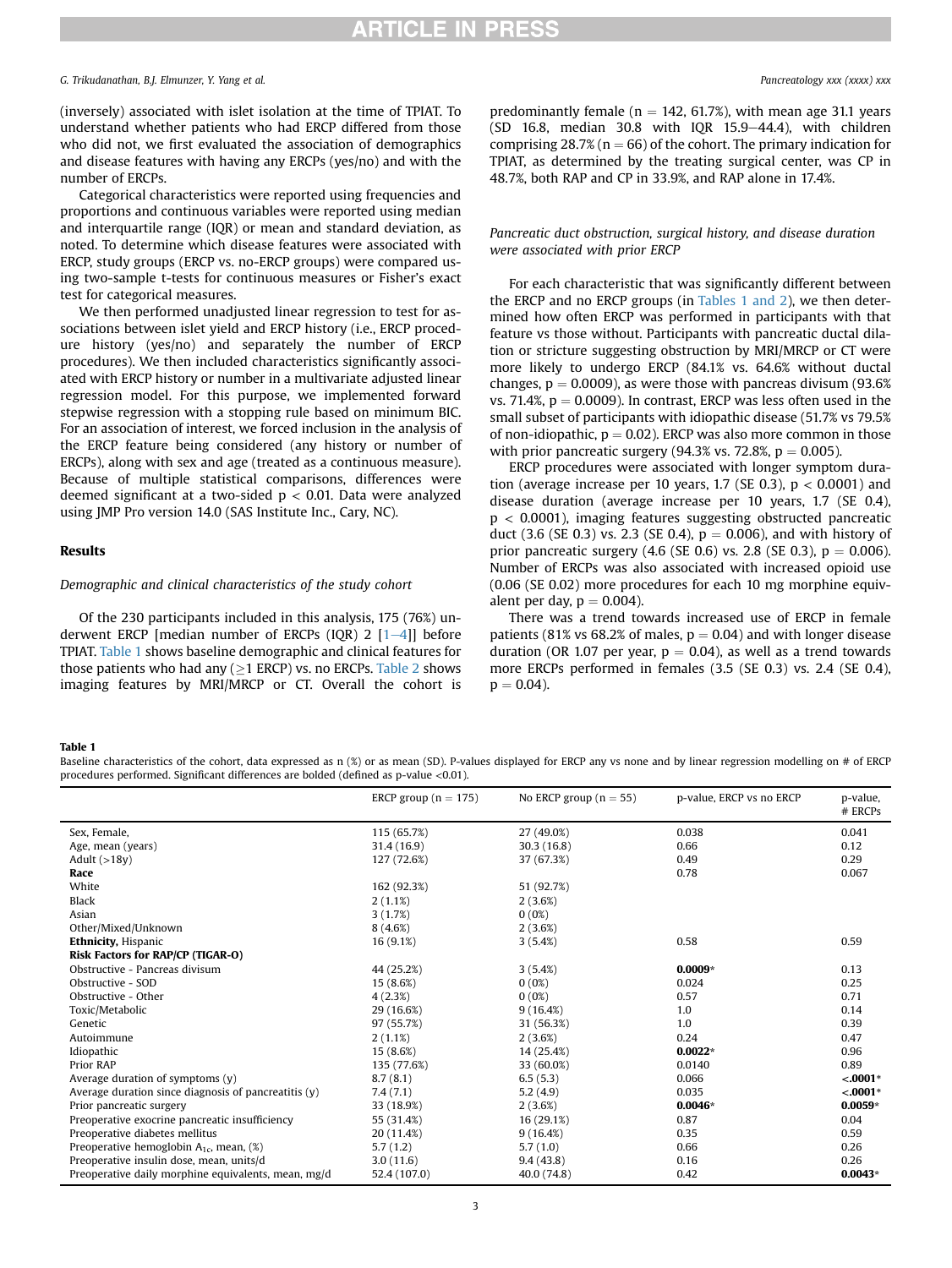# **RTICLE IN PRESS**

#### G. Trikudanathan, B.J. Elmunzer, Y. Yang et al. Pancreatology xxx (xxxx) xxx (xxxx) xxx

# <span id="page-3-0"></span>Table 2

Imaging features by MRI/MRCP and CT scan prior to TPIAT by ERCP history.

| <b>MRI/MRCP</b>                                         | ERCP Group $(n = 151)$ | No ERCP Group $(n = 51)$ | p-value, ERCP vs no ERCP | p-value,<br># ERCPs |
|---------------------------------------------------------|------------------------|--------------------------|--------------------------|---------------------|
| MRI - Atrophy                                           | 57 (37.7%)             | 18 (35.3%)               | 1.0                      | 0.50                |
| MRI - Irregular, strictured or dilated pancreatic duct  | 94 (62.3%)             | 19 (37.3%)               | 0.011                    | $0.0038*$           |
| MRI - Calcifications                                    | 16 (10.6%)             | 4(7.8%)                  | 0.78                     | 0.94                |
| <b>CT</b> Scan                                          | ERCP Group $(n=149)$   | No ERCP Group $(n=48)$   |                          |                     |
| CT - Atrophy                                            | 43 (28.9%)             | 14 (29.2%)               | 1.0                      | 0.062               |
| CT - Dilated pancreatic duct                            | 60 (40.3%)             | 10 (20.8%)               | 0.015                    | 0.023               |
| CT - Calcifications                                     | 56 (37.6%)             | 11 (22.3%)               | 0.080                    | 0.090               |
| Combined MRI/MRCP and CT data, Feature on either study: | ERCP Group $(n=173)$   | No ERCP Group $(n=55)$   |                          |                     |
| Atrophy                                                 | 80 (46.2%)             | 25 (45.4%)               | 1.0                      | 0.19                |
| Pancreatic ductal changes                               | 111 (64.2%)            | 21 (38.2%)               | $0.0009*$                | $0.0059*$           |
| <b>Calcifications</b>                                   | 61 (35.3%)             | 13 (23.4%)               | 0.14                     | 0.24                |

**Abbreviations:** MRI/MRCP = magnetic resonance imaging with magnetic resonance cholangiopancreatography  $CT =$  computed tomography.

# Prior ERCP procedures did not appear to impair islet isolation outcomes

There was no difference in islet isolation outcomes between those who underwent ERCP procedures vs those who did not in either adjusted or unadjusted regression analyses. In the ERCP group, mean total IEQ isolated for transplant was 238,284 (SE 12,882) vs 241,529 (SE 23,473) in the non ERCP group [for unadjusted regression analysis ( $p = 0.90$ ) and for adjusted regression analysis ( $p = 0.31$ )] and IEQ/kg was 4145 (SE 266) vs 3476 (SE 484) [for unadjusted regression analysis ( $p = 0.23$ ) and for adjusted regression analysis ( $p = 0.09$ )] respectively. Similarly, no differences were found between those who did vs. did not undergo pancreatic duct sphincterotomy, pancreatic duct stenting, biliary sphincterotomy, or biliary duct stenting [\(Table 3\)](#page-3-1). The number of ERCPs performed was not associated with IEQ ( $p = 0.29$ ), IEQ/kg  $(p = 0.47)$ , islet number (IN)  $(p = 0.09)$  or IN/kg  $(p = 0.17)$ . The apparent trend towards correlation between number of ERCPs and IN is lost if two outlier participants with 20 and 25 ERCPs are removed from the dataset ( $p = 0.39$ ). Likewise, there was no association of number of ERCPs with islet isolation outcomes when adjusted for potential confounders in multivariate regression modelling.

Microbial contamination of islet product and pancreas preservation solution was more common with prior ERCP.

Among participants with a prior history of any ERCP, the islet product was culture positive in 41.8% versus 13.5% of those with no history of ERCP ( $p = 0.0001$ ); pancreas preservation solution was culture positive in 62.0% versus 36.8% respectively ( $p = 0.006$ ).

Those with a positive islet culture had an average of 4.59 (SE 0.40) prior ERCPs while those with a negative culture had 2.28 (SE 0.37;  $p < 0.0001$ ). Those with a positive pancreas preservation solution culture averaged 4.08 (SE 0.37) prior ERCPs compared to 2.48 (SE 0.42) in those with culture negative pancreas preservation solution  $(p = 0.004)$ .

# Discussion

Management for RAP and CP remains challenging and a multidisciplinary step-up approach is recommended for pain management [\[24\]](#page-5-11). Initial conservative management includes life style modifications (e.g. cessation of smoking and alcohol use), dietary adjustments, pancreatic enzyme replacement therapy, and optimization of pain medication. If pain is refractory to appropriate conservative measures, interventional endoscopy or surgery is pursued [[9,](#page-5-12)[25](#page-5-13)]. With the advent and refinement of islet autotransplantation to prevent post-surgical diabetes, TPIAT is increasingly pursued with cautious optimism. As a part of the stepup approach, many eventual TPIAT candidates often undergo ERCP for CP or RAP aiming to alleviate symptomatic pancreatic ductal obstruction to relieve pain caused by intraductal hypertension, or empiric biliary/pancreatic sphincterotomy to prevent recurrent attacks of AP. However, impact of pre-operative ERCP on islet yield following TPIAT has not been previously addressed in a multicenter setting. We hypothesized that ERCP might reduce islet yield by exacerbating intrapancreatic inflammation and damage or by prolonging time to TPIAT. Understanding the impact of ERCP on TPIAT is crucial to optimizing TPIAT patient selection and timing.

<span id="page-3-1"></span>Table 3

Islet isolation outcomes expressed as unadjusted mean (SE) by ERCP intervention status, p-values for unadjusted/adjusted regression analyses reported.

| Procedure Performed           | Total IEO |           | p-value   | <b>Total IN</b> |           | p-value   | IEQ/Kg |       | p-value   | IN/Kg |       | p-value   |
|-------------------------------|-----------|-----------|-----------|-----------------|-----------|-----------|--------|-------|-----------|-------|-------|-----------|
| <b>ERCP</b>                   |           |           | 0.90/0.31 |                 |           | 0.77/0.78 |        |       | 0.23/0.09 |       |       | 0.29/0.08 |
| Yes                           | 238.284   | (12, 882) |           | 271,951         | (14,207)  |           | 4145   | (266) |           | 5144  | (361) |           |
| No.                           | 241,529   | (23, 473) |           | 280,677         | (25, 887) |           | 3476   | (484) |           | 4364  | (658) |           |
| <b>PD</b> stent               |           |           | 0.38/0.91 |                 |           | 0.32/0.16 |        |       | 0.51/0.52 |       |       | 0.63/0.65 |
| Yes                           | 231.354   | (14,207)  |           | 264,423         | (15, 663) |           | 4108   | (294) |           | 5078  | (400) |           |
| No.                           | 252.095   | (18, 523) |           | 290,201         | (20, 422) |           | 3790   | (384) |           | 4758  | (521) |           |
| <b>Biliary stent</b>          |           |           | 0.41/0.36 |                 |           | 0.37/0.53 |        |       | 0.33/0.68 |       |       | 0.24/0.86 |
| Yes                           | 213.276   | (33, 144) |           | 243.406         | (36, 550) |           | 3365   | (686) |           | 3926  | (930) |           |
| No.                           | 242,407   | (11, 991) |           | 277,971         | (13,223)  |           | 4072   | (248) |           | 5095  | (336) |           |
| PD sphincterotomy             |           |           | 0.24/0.51 |                 |           | 0.95/0.89 |        |       | 0.86/0.92 |       |       | 0.20/0.34 |
| Yes                           | 226.247   | (15, 563) |           | 273,152         | (17, 223) |           | 4029   | (323) |           | 5347  | (437) |           |
| No.                           | 253.065   | (16, 301) |           | 274.868         | (18,040)  |           | 3947   | (339) |           | 4535  | (458) |           |
| <b>Biliary sphincterotomy</b> |           |           | 0.42/0.50 |                 |           | 0.88/0.18 |        |       | 0.71/0.20 |       |       | 0.33/0.15 |
| Yes                           | 253.364   | (21, 048) |           | 276.898         | (23, 251) |           | 3854   | (436) |           | 4477  | (591) |           |
| No                            | 233,267   | (13, 355) |           | 272,792         | (14, 753) |           | 4045   | (277) |           | 5154  | (375) |           |

Abbreviations: IEQ = islet equivalents, IN = islet number, IEQ/kg = islet equivalents per kg body weight, IN/kg = islet number per kilogram body weight.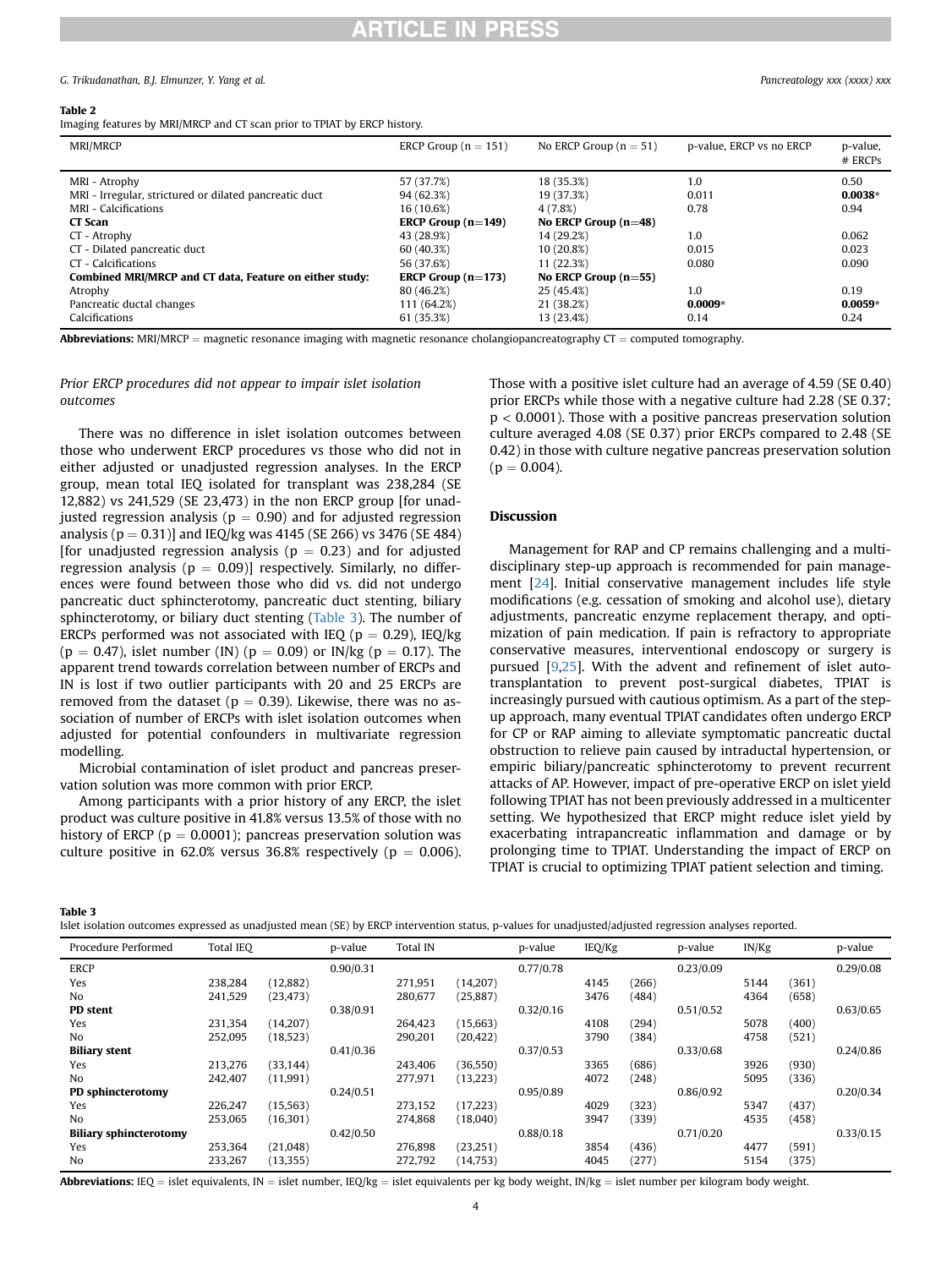# G. Trikudanathan, B.J. Elmunzer, Y. Yang et al. Pancreatology xxx (xxxx) xxx (xxxx) xxx

Reassuringly, we found no adverse impact of ERCP on islet isolation outcomes in 230 consecutive patients in the POST cohort. Our study provides a more robust confirmation of an earlier singlecenter study that suggested ERCP history in the 2 years before TPIAT did not adversely impact islet isolation [\[14](#page-5-7)]. In this earlier study from Medical University of South Carolina, 105 patients who underwent ERCP within 2 years of TPIAT had similar IEQ/kg isolated compared with 62 patients who did not undergo ERCP. The current multicenter study was more rigorous as data collection was prospective, captured more patients and incorporated data on all ERCP procedures (not limited to 2 years), and explored the impact of number of ERCPs and type of intervention, i.e., biliary/pancreatic sphincterotomies, biliary/pancreatic stent placement. Besides evaluating IEQ and IEQ/kg, which are the most common isolation metrics reported and reflect islet mass, we also collected islet number (IN and IN/kg) not adjusted for mass. Transplanted islet cell mass and number are the most consistent predictors of short-term and long-term islet graft function [[12,](#page-5-5)[14](#page-5-7)[,15,](#page-5-14)[26\]](#page-5-15). Reassuringly, none of our 4 measures of islet isolation success were negatively associated with having prior ERCP or with the number of prior ERCPs. Along with the earlier single-center study, our study further affirms that theoretical ERCP-induced fibrosis, contamination of pancreas gland with possible gut microbes, and other potentially detrimental mechanisms of ERCP do not seem to have a clinically important impact on islet autotransplantation [\[17\]](#page-5-8). Thus, when ERCP is indicated in RAP and CP, it need not be withheld solely for the purpose of optimizing diabetes outcomes after TPIAT outcomes [[17](#page-5-8)].

We did note, however, that microbial contamination of the islet product or pancreas preservation solution was more common in those with an ERCP history and was associated with number of ERCPs performed. This is likely a consequence of instrumentation of the pancreas and sphincterotomy during ERCP posing a risk for secondary infection of the pancreatic and biliary tract and has been previously reported [\[27\]](#page-5-16). While specific protocols differ between centers, it is common practice to administer prophylactic antibiotics during and after TPIAT and to extend treatment with appropriately tailored antimicrobials when cultures are positive. In this context, multiple prior studies have suggested minimal adverse impact on infection risk of culture-positive islet product or pancreas preservation solution  $[27-29]$  $[27-29]$  $[27-29]$  $[27-29]$  $[27-29]$ . Although two studies have suggested higher rates of islet graft failure with positive cultures, this was more likely explained by low islet yield in these same patients, without clear direct relationship to the positive cultures [[27,](#page-5-16)[30\]](#page-5-17).However, one might consider these risks when determining if ERCP in warranted in a patient who is likely to proceed to TPIAT.

In our study, more than three-fourth of patients underwent ERCP, with a median of two ERCPs before TPIAT. Utilization of endoscopic procedures in our cohort was slightly more than the 61% utilization of therapeutic ERCP reported in the multicentered adult NAPS2 consortium and the 66% reported in the pediatric INSPPIRE consortium [[31,](#page-5-18)[32](#page-6-0)]. The higher utilization of endoscopic procedures is consistent with the multi-disciplinary step-up management algorithm generally adopted in pancreas centers of excellence, i.e., medical therapy followed by endoscopic therapy and then surgical treatment for CP [\[24\]](#page-5-11). As may be expected, ERCP was more likely to be performed in those with signs of an obstructive pancreatic duct and pancreas divisum, traditionally likely candidates for pancreatic endotherapy. The remaining TPIAT patients who did not undergo preoperative ERCP were possibly those with small duct disease in which decompression is not feasible, those with RAP and no ductal obstruction, or those with hereditary pancreatitis in whom TPIAT was not delayed because of concerns for unnecessarily prolonging disease and duration of pain. However, it should be noted that among those who underwent ERCP, only a modest number of procedures were performed. This

could be partly attributed to a referral bias, since this study was conducted in 11 of the most active centers for TPIAT in United States. Fewer than 25% of participants had more than 4 ERCPs, so we may not be adequately powered to determine if a very large number of ERCPs carries an adverse prognosis, as there is a positive correlation between duration of pancreatitis and number of ERCPs.

However, there remains a concern that repetitive ERCP interventions may be associated with deleterious pain outcomes when surgery is eventually performed [\[33\]](#page-6-1). Multiple ERCPs with sphincterotomies and/or repetitive stenting (>3) have been reported as predictors for persistent pain and prolonged narcotic use after TPIAT [\[14](#page-5-7)]. Repetitive ERCPs with stenting has a potential to induce iatrogenic CP which some experts believe may increase risk for central sensitization and suboptimal pain outcomes after TPIAT [[34](#page-6-2),[35](#page-6-3)]. Thus, although our current analyses have focused only on the impact on islet yield, physicians should also consider at least theoretical risks for central sensitization and hyperalgesia if considering repetitive ERCPs to substantially delay TPIAT [\[18](#page-5-9),[26](#page-5-15)]. In our cohort, we observed that a greater number of ERCPs was associated with a higher daily opioid use at pre-surgical assessment prior to TPIAT maybe indicating a more significant disease burden. Thus, the risk-benefit ratio of every ERCP should be thoughtfully considered in a multi-disciplinary setting, and individualized based on patient's clinical scenario. The POST study is ongoing and will be able to directly address the impact of antecedent ERCP on pain outcomes in the future.

This study has some noteworthy limitations. First of all, it was performed in 11 major tertiary referral centers that offer TPIAT. POST is an ongoing prospective study with a goal of accruing 450 recipients, and these results are based on an interim analysis. As a result, this interim analysis may have less statistical power to reach definite conclusions on risk of ERCP, and data on islet graft failure and on post-operative insulin requirement will be available only at the study's completion. However, prior studies suggest that islet graft failure or success is highly tied to islet mass transplanted [[16,](#page-5-19)[26\]](#page-5-15). The mean islet equivalent per kilogram body weight in our ERCP cohort was 4145 IEQ/kg which could signify sustained islet graft function, but complete follow up data will be needed to draw effective conclusions on long term diabetes outcome. Islet isolation protocols are generally similar across centers but differ in specifics of enzyme brand, enzyme dosing, and purification for high tissue volume, which may introduce variability in islet yields. Some of the ERCPs were performed at outside institutions and severe adverse events related to these ERCPs that could impact islet yield (i.e. severe acute pancreatitis secondary to ERCP) were not available in POST, nor were details on stent diameter or time of indwelling stents. We did not perform sub-analyses for specific patient populations (obstructive disease, genetic disease), but future studies on the impact of ERCP in post TPIAT pain and diabetes outcomes may consider whether impact of ERCP differs based on disease mechanisms.

In summary, this study represents the largest cross-sectional assessment of the impact of prior ERCP on islet cell yield after TPIAT. The study is unique in that it is a multicenter study located in the United States and includes carefully collected data on a large number of patients managed in a multidisciplinary setting by experts in CP. Our conclusions suggest that pre-operative ERCP does not have a detrimental impact on islet cell yield at the time of TPIAT. When indicated, ERCP need not be withheld to optimize islet yield, but the risk-benefit ratio of this procedure should always be weighed given its potential harms, including risk for excessive delay in TPIAT with potential negative impact on pain and quality of life outcomes.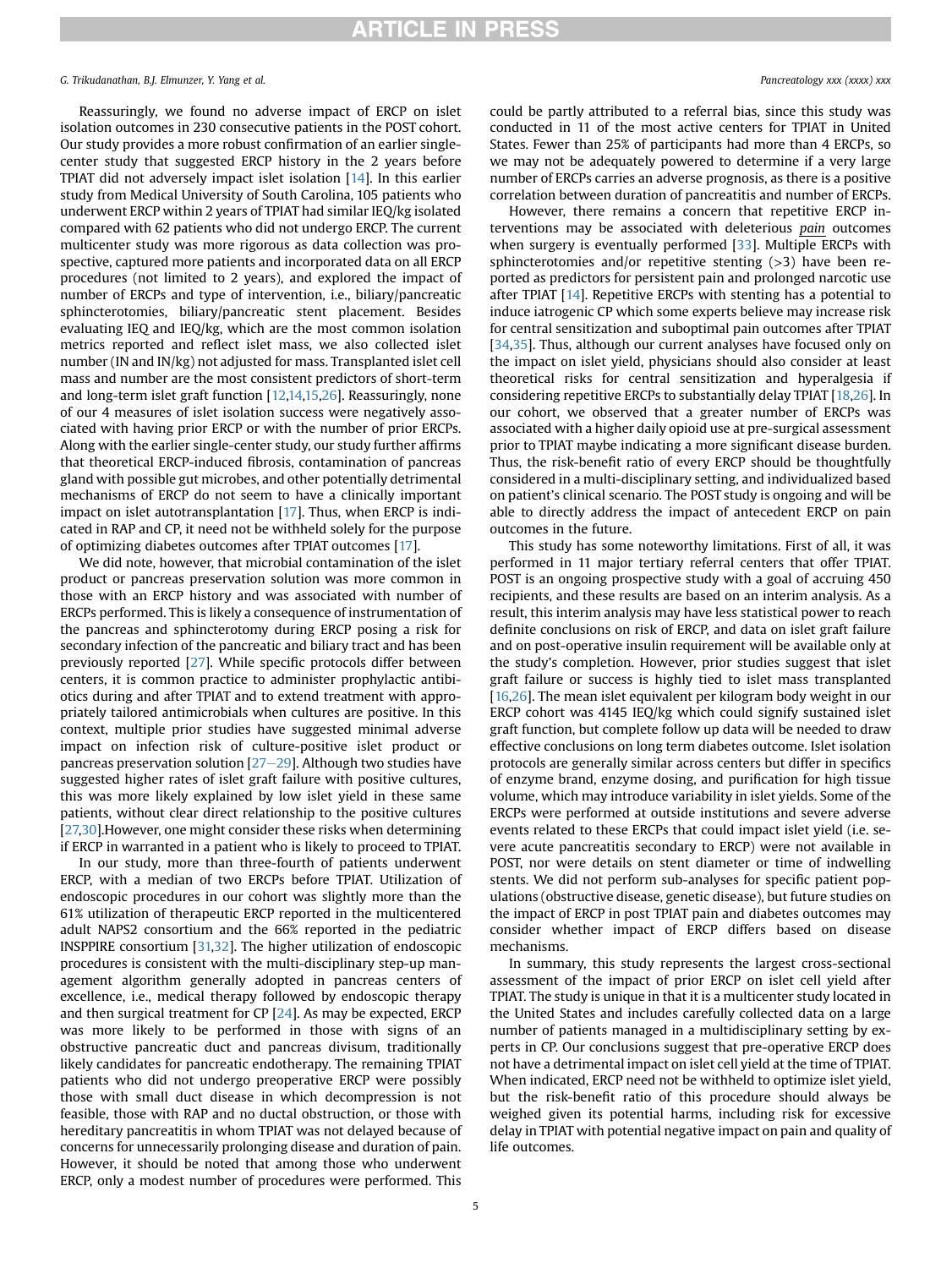### G. Trikudanathan, B.J. Elmunzer, Y. Yang et al. Pancreatology xxx (xxxx) xxx

### Disclosures

POST grant

# Guarantor of article

Melena Bellin.

University of Minnesota Masonic Children's Hospital,

East Building Room MB 671, 2450 Riverside Ave S, Minneapolis, MN 55454, USA. Tel: +1 612 626 5716; fax: +1 612 626 5262; Email: [bell0130@umn.edu](http://bell0130@umn.edu)

# Author contributions

GT, MB- study concept and design, drafting of the manuscript, study supervision.

JE-study concept and design, critical revision of the manuscript. YY, JH, analysis and interpretation of data, statistical analysis. MA, DA, SA, AB, GB, SC, DC, MF, TG, BH, VK, LL, LS, RM,KM, JN,BN,

AP,TP, SS,VS, KS,MW, PW- critical revision of the manuscript.

# Declaration of competing interest

M. Bellin discloses research funding from Viacyte and Dexcom, and medical advisory role (DSMB) for Insulet.

# Acknowledgements

To be added. Grant funding, study center personnel. This project was funded by NIDDK R01-DK109124 (PI Bellin). The study investigators would like to acknowledge the contributions of collaborators and coordinators at the participating centers.

Minnesota - Jayne Pederson, Peggy Ptacek Baylor - Rehma Shabbir, Jessica Clark Cincinnati - Jyoti Patel, Amanda Schreibeis Dartmouth - Penny Doughty Johns Hopkins - Mahya Faghih Pittsburgh - Rita Johnson Chicago - Lindsay Basto South Carolina - Jason Hirsch Ohio State - Jill Buss UCSF - Joanne Kwan Louisville - Mechelle Kaufman Cleveland - Amy Orasko

# References

- <span id="page-5-0"></span>[1] [Whitcomb DC, Frulloni L, Garg P, Greer JB, Schneider A, Yadav D, et al. Chronic](http://refhub.elsevier.com/S1424-3903(20)30841-3/sref1) [pancreatitis: an international draft consensus proposal for a new mechanistic](http://refhub.elsevier.com/S1424-3903(20)30841-3/sref1) definition. Pancreatology 2016  $Apr;16(2):218-24$ .
- <span id="page-5-10"></span>[2] [Kleeff J, Whitcomb DC, Shimosegawa T, Esposito I, Lerch MM, Gress T, et al.](http://refhub.elsevier.com/S1424-3903(20)30841-3/sref2) [Chronic pancreatitis. Nat Rev Dis Primer 2017 Sep 7;3:17060.](http://refhub.elsevier.com/S1424-3903(20)30841-3/sref2)
- [3] [Machicado JD, Yadav D. Epidemiology of recurrent acute and chronic](http://refhub.elsevier.com/S1424-3903(20)30841-3/sref3) [pancreatitis: similarities and differences. Dig Dis Sci 2017;62\(7\):1683](http://refhub.elsevier.com/S1424-3903(20)30841-3/sref3)-[91](http://refhub.elsevier.com/S1424-3903(20)30841-3/sref3).
- <span id="page-5-1"></span>[4] Coté GA, Yadav D, Abberbock JA, Whitcomb DC, Sherman S, Sandhu BS, et al. Recurrent acute pancreatitis signifi[cantly reduces quality of life even in the](http://refhub.elsevier.com/S1424-3903(20)30841-3/sref4) [absence of overt chronic pancreatitis. Am J Gastroenterol 2018 Jun;113\(6\):](http://refhub.elsevier.com/S1424-3903(20)30841-3/sref4)  $906 - 12.$  $906 - 12.$  $906 - 12.$  $906 - 12.$
- [5] [Machicado JD, Amann ST, Anderson MA, Abberbock J, Sherman S, Conwell DL,](http://refhub.elsevier.com/S1424-3903(20)30841-3/sref5) [et al. Quality of life in chronic pancreatitis is determined by constant pain,](http://refhub.elsevier.com/S1424-3903(20)30841-3/sref5) [disability/unemployment, current smoking, and associated Co-morbidities.](http://refhub.elsevier.com/S1424-3903(20)30841-3/sref5) [Am J Gastroenterol 2017;112\(4\):633](http://refhub.elsevier.com/S1424-3903(20)30841-3/sref5)-[42.](http://refhub.elsevier.com/S1424-3903(20)30841-3/sref5)
- [6] Mullady DK, Yadav D, Amann ST, O'[Connell MR, Barmada MM, Elta GH, et al.](http://refhub.elsevier.com/S1424-3903(20)30841-3/sref6) [Type of pain, pain-associated complications, quality of life, disability and](http://refhub.elsevier.com/S1424-3903(20)30841-3/sref6) [resource utilisation in chronic pancreatitis: a prospective cohort study. Gut](http://refhub.elsevier.com/S1424-3903(20)30841-3/sref6) [2011 Jan;60\(1\):77](http://refhub.elsevier.com/S1424-3903(20)30841-3/sref6)-[84](http://refhub.elsevier.com/S1424-3903(20)30841-3/sref6).
- <span id="page-5-4"></span>[7] [Bellin MD, Abu-El-Haija M, Morgan K, Adams D, Beilman GJ, Chinnakotla S,](http://refhub.elsevier.com/S1424-3903(20)30841-3/sref7) [et al. A multicenter study of total pancreatectomy with islet auto](http://refhub.elsevier.com/S1424-3903(20)30841-3/sref7)[transplantation \(TPIAT\): POST \(Prospective Observational Study of TPIAT\).](http://refhub.elsevier.com/S1424-3903(20)30841-3/sref7) [Pancreatology 2018 Apr;18\(3\):286](http://refhub.elsevier.com/S1424-3903(20)30841-3/sref7)-[90.](http://refhub.elsevier.com/S1424-3903(20)30841-3/sref7)
- <span id="page-5-2"></span>[8] [Singh VK, Yadav D, Garg PK. Diagnosis and management of chronic pancrea](http://refhub.elsevier.com/S1424-3903(20)30841-3/sref8)[titis: a review. J Am Med Assoc 2019 Dec 24;322\(24\):2422](http://refhub.elsevier.com/S1424-3903(20)30841-3/sref8)-[34.](http://refhub.elsevier.com/S1424-3903(20)30841-3/sref8)
- <span id="page-5-12"></span>[9] [Drewes AM, Bouwense SAW, Campbell CM, Ceyhan GO, Delhaye M, Demir IE,](http://refhub.elsevier.com/S1424-3903(20)30841-3/sref9) [et al. Guidelines for the understanding and management of pain in chronic](http://refhub.elsevier.com/S1424-3903(20)30841-3/sref9) pancreatitis. Pancreatology 2017 Oct;  $17(5)$ : 720-[31](http://refhub.elsevier.com/S1424-3903(20)30841-3/sref9).
- [10] Coté GA, Imperiale TF, Schmidt SE, Fogel E, Lehman G, McHenry L, et al. Similar effi[cacies of biliary, with or without pancreatic, sphincterotomy in](http://refhub.elsevier.com/S1424-3903(20)30841-3/sref10) [treatment of idiopathic recurrent acute pancreatitis. Gastroenterology 2012](http://refhub.elsevier.com/S1424-3903(20)30841-3/sref10) Dec:  $143(6)$ :  $1502 - 1509$ .e1.
- <span id="page-5-3"></span>[11] [Kempeneers MA, Issa Y, Ali UA, Baron RD, Besselink MG, Büchler M, et al.](http://refhub.elsevier.com/S1424-3903(20)30841-3/sref11) [International consensus guidelines for surgery and the timing of intervention](http://refhub.elsevier.com/S1424-3903(20)30841-3/sref11)<br>[in chronic pancreatitis. Pancreatology 2020 Mar;20\(2\):149](http://refhub.elsevier.com/S1424-3903(20)30841-3/sref11)–[57](http://refhub.elsevier.com/S1424-3903(20)30841-3/sref11).
- <span id="page-5-5"></span>[12] [Sutherland DER, Radosevich DM, Bellin MD, Hering BJ, Beilman GJ, Dunn TB,](http://refhub.elsevier.com/S1424-3903(20)30841-3/sref12) [et al. Total pancreatectomy and islet autotransplantation for chronic](http://refhub.elsevier.com/S1424-3903(20)30841-3/sref12) pancreatitis. J Am Coll Surg  $2012$  Apr;  $214(4)$ :  $409-24$ . discussion 424-426.
- <span id="page-5-6"></span>[13] [Kirchner VA, Dunn TB, Beilman GJ, Chinnakotla S, Pruett TL, Wilhelm JJ, et al.](http://refhub.elsevier.com/S1424-3903(20)30841-3/sref13) [Total pancreatectomy with islet autotransplantation for acute recurrent and](http://refhub.elsevier.com/S1424-3903(20)30841-3/sref13) [chronic pancreatitis. Curr Treat Options Gastroenterol 2017 Dec;15\(4\):](http://refhub.elsevier.com/S1424-3903(20)30841-3/sref13)  $548 - 61$  $548 - 61$
- <span id="page-5-7"></span>[14] [Chinnakotla S, Beilman GJ, Dunn TB, Bellin MD, Freeman ML, Radosevich DM,](http://refhub.elsevier.com/S1424-3903(20)30841-3/sref14) [et al. Factors predicting outcomes after a total pancreatectomy and islet](http://refhub.elsevier.com/S1424-3903(20)30841-3/sref14) [autotransplantation lessons learned from over 500 cases. Ann Surg 2015](http://refhub.elsevier.com/S1424-3903(20)30841-3/sref14)  $Oct:262(4):610-22.$  $Oct:262(4):610-22.$
- <span id="page-5-14"></span>[15] [Chinnakotla S, Bellin MD, Schwarzenberg SJ, Radosevich DM, Cook M,](http://refhub.elsevier.com/S1424-3903(20)30841-3/sref15) [Dunn TB, et al. Total pancreatectomy and islet autotransplantation in children](http://refhub.elsevier.com/S1424-3903(20)30841-3/sref15) [for chronic pancreatitis: indication, surgical techniques, postoperative man](http://refhub.elsevier.com/S1424-3903(20)30841-3/sref15)[agement, and long-term outcomes. Ann Surg 2014 Jul;260\(1\):56](http://refhub.elsevier.com/S1424-3903(20)30841-3/sref15)-[64.](http://refhub.elsevier.com/S1424-3903(20)30841-3/sref15)
- <span id="page-5-19"></span>[16] [Bellin MD, Beilman GJ, Sutherland DE, Ali H, Petersen A, Mongin S, et al. How](http://refhub.elsevier.com/S1424-3903(20)30841-3/sref16) [durable is total pancreatectomy and intraportal islet cell transplantation for](http://refhub.elsevier.com/S1424-3903(20)30841-3/sref16) [treatment of chronic pancreatitis? J Am Coll Surg 2019 Apr;228\(4\):329](http://refhub.elsevier.com/S1424-3903(20)30841-3/sref16)-[39.](http://refhub.elsevier.com/S1424-3903(20)30841-3/sref16)
- <span id="page-5-8"></span>[17] [LaBarre NT, Morgan KA, Adams DB, Waljee AK, Cote GA, Elmunzer BJ. The](http://refhub.elsevier.com/S1424-3903(20)30841-3/sref17) [impact of endoscopic retrograde cholangiopancreatography on islet cell yield](http://refhub.elsevier.com/S1424-3903(20)30841-3/sref17) [during total pancreatectomy with islet autotransplantation. Pancreas](http://refhub.elsevier.com/S1424-3903(20)30841-3/sref17)<br>[2019;48\(1\):77](http://refhub.elsevier.com/S1424-3903(20)30841-3/sref17)–[9](http://refhub.elsevier.com/S1424-3903(20)30841-3/sref17).
- <span id="page-5-9"></span>[18] [Bellin MD, Prokhoda P, Hodges JS, Schwarzenberg SJ, Freeman ML, Dunn TB,](http://refhub.elsevier.com/S1424-3903(20)30841-3/sref18) [et al. Age and disease duration impact outcomes of total pancreatectomy and](http://refhub.elsevier.com/S1424-3903(20)30841-3/sref18) [islet autotransplant for PRSS1 hereditary pancreatitis. Pancreas 2018](http://refhub.elsevier.com/S1424-3903(20)30841-3/sref18) Apr:47(4):466-[70.](http://refhub.elsevier.com/S1424-3903(20)30841-3/sref18)
- [19] [Quartuccio M, Hall E, Singh V, Makary MA, Hirose K, Desai N, et al. Glycemic](http://refhub.elsevier.com/S1424-3903(20)30841-3/sref19) [predictors of insulin independence after total pancreatectomy with islet](http://refhub.elsevier.com/S1424-3903(20)30841-3/sref19) [autotransplantation. J Clin Endocrinol Metab 2017 Mar 1;102\(3\):801](http://refhub.elsevier.com/S1424-3903(20)30841-3/sref19)–[9.](http://refhub.elsevier.com/S1424-3903(20)30841-3/sref19)
- [20] [Lundberg R, Beilman GJ, Dunn TB, Pruett TL, Chinnakotla SC, Radosevich DM,](http://refhub.elsevier.com/S1424-3903(20)30841-3/sref20) [et al. Metabolic assessment prior to total pancreatectomy and islet auto](http://refhub.elsevier.com/S1424-3903(20)30841-3/sref20)[transplant: utility, limitations and potential. Am J Transplant 2013 Oct;13\(10\):](http://refhub.elsevier.com/S1424-3903(20)30841-3/sref20)  $2664 - 71$  $2664 - 71$ .
- [21] [Wang H, Desai KD, Dong H, Owzarski S, Romagnuolo J, Morgan KA, et al. Prior](http://refhub.elsevier.com/S1424-3903(20)30841-3/sref21) [surgery determines islet yield and insulin requirement in patients with](http://refhub.elsevier.com/S1424-3903(20)30841-3/sref21) chronic pancreatitis. Transplantation 2013 Apr  $27;95(8):1051-7$ .
- [22] [Takita M, Lara LF, Naziruddin B, Shahbazov R, Lawrence MC, Kim PT, et al.](http://refhub.elsevier.com/S1424-3903(20)30841-3/sref22) [Effect of the duration of chronic pancreatitis on pancreas islet yield and](http://refhub.elsevier.com/S1424-3903(20)30841-3/sref22) [metabolic outcome following islet autotransplantation. J Gastrointest Surg](http://refhub.elsevier.com/S1424-3903(20)30841-3/sref22) [2015 Jul;19\(7\):1236](http://refhub.elsevier.com/S1424-3903(20)30841-3/sref22)-[46.](http://refhub.elsevier.com/S1424-3903(20)30841-3/sref22)
- [23] [Young MC, Theis JR, Hodges JS, Dunn TB, Pruett TL, Chinnakotla S, et al. Pre](http://refhub.elsevier.com/S1424-3903(20)30841-3/sref23)[operative computerized tomography and magnetic resonance imaging of the](http://refhub.elsevier.com/S1424-3903(20)30841-3/sref23) [pancreas predicts pancreatic mass and functional outcomes after total](http://refhub.elsevier.com/S1424-3903(20)30841-3/sref23)  $\alpha$ ancreatectomy and islet autotransplant. Pancreas 201[6](http://refhub.elsevier.com/S1424-3903(20)30841-3/sref23);45(7):961–6.
- <span id="page-5-11"></span>[24] [L](http://refhub.elsevier.com/S1424-3903(20)30841-3/sref24)ö[hr JM, Dominguez-Munoz E, Rosendahl J, Besselink M, Mayerle J, Lerch MM,](http://refhub.elsevier.com/S1424-3903(20)30841-3/sref24) [et al. United European Gastroenterology evidence-based guidelines for the](http://refhub.elsevier.com/S1424-3903(20)30841-3/sref24) [diagnosis and therapy of chronic pancreatitis \(HaPanEU\). United Eur Gastro](http://refhub.elsevier.com/S1424-3903(20)30841-3/sref24)[enterol J 2017;5\(2\):153](http://refhub.elsevier.com/S1424-3903(20)30841-3/sref24)-[99](http://refhub.elsevier.com/S1424-3903(20)30841-3/sref24).
- <span id="page-5-13"></span>[25] [Drewes AM, Kempeneers MA, Andersen DK, Arendt-Nielsen L, Besselink MG,](http://refhub.elsevier.com/S1424-3903(20)30841-3/sref25) [Boermeester MA, et al. Controversies on the endoscopic and surgical man](http://refhub.elsevier.com/S1424-3903(20)30841-3/sref25)[agement of pain in patients with chronic pancreatitis: pros and cons! Gut](http://refhub.elsevier.com/S1424-3903(20)30841-3/sref25) [2019;68\(8\):1343](http://refhub.elsevier.com/S1424-3903(20)30841-3/sref25)-[51.](http://refhub.elsevier.com/S1424-3903(20)30841-3/sref25)
- <span id="page-5-15"></span>[26] [Chinnakotla S, Radosevich DM, Dunn TB, Bellin MD, Freeman ML,](http://refhub.elsevier.com/S1424-3903(20)30841-3/sref26) [Schwarzenberg SJ, et al. Long-term outcomes of total pancreatectomy and](http://refhub.elsevier.com/S1424-3903(20)30841-3/sref26) [islet auto transplantation for hereditary/genetic pancreatitis. J Am Coll Surg](http://refhub.elsevier.com/S1424-3903(20)30841-3/sref26) 2014 Apr:218(4):530-[43.](http://refhub.elsevier.com/S1424-3903(20)30841-3/sref26)
- <span id="page-5-16"></span>[27] [Berger MG, Majumder K, Hodges JS, Bellin MD, Schwarzenberg SJ, Gupta S,](http://refhub.elsevier.com/S1424-3903(20)30841-3/sref27) [et al. Microbial contamination of transplant solutions during pancreatic islet](http://refhub.elsevier.com/S1424-3903(20)30841-3/sref27) [autotransplants is not associated with clinical infection in a pediatric popu](http://refhub.elsevier.com/S1424-3903(20)30841-3/sref27)lation. Pancreatology 2016 Aug;  $16(4)$ : 555-[62.](http://refhub.elsevier.com/S1424-3903(20)30841-3/sref27)
- [28] [Colling KP, Blondet JJ, Balamurugan AN, Wilhelm JJ, Dunn T, Pruett TL, et al.](http://refhub.elsevier.com/S1424-3903(20)30841-3/sref28) [Positive sterility cultures of transplant solutions during pancreatic islet](http://refhub.elsevier.com/S1424-3903(20)30841-3/sref28) [autotransplantation are associated infrequently with clinical infection. Surg](http://refhub.elsevier.com/S1424-3903(20)30841-3/sref28) [Infect 2015 Apr;16\(2\):115](http://refhub.elsevier.com/S1424-3903(20)30841-3/sref28)-[23](http://refhub.elsevier.com/S1424-3903(20)30841-3/sref28).
- [29] [Johnson CN, Morgan KA, Owczarski SM, Wang H, Fried J, Adams DB. Auto](http://refhub.elsevier.com/S1424-3903(20)30841-3/sref29)[transplantation of culture-positive islet product: is dirty always bad? HPB](http://refhub.elsevier.com/S1424-3903(20)30841-3/sref29)  $2014$  Jul; 16(7): 665-[9](http://refhub.elsevier.com/S1424-3903(20)30841-3/sref29).
- <span id="page-5-17"></span>[30] [Jolissaint JS, Langman LW, DeBolt CL, Tatum JA, Martin AN, Wang AY, et al. The](http://refhub.elsevier.com/S1424-3903(20)30841-3/sref30) [impact of bacterial colonization on graft success after total pancreatectomy](http://refhub.elsevier.com/S1424-3903(20)30841-3/sref30) [with autologous islet transplantation: considerations for early de](http://refhub.elsevier.com/S1424-3903(20)30841-3/sref30)finitive surgical intervention. Clin Transplant  $2016;30(11):1473-9$  $2016;30(11):1473-9$ .
- <span id="page-5-18"></span>[31] [Troendle DM, Fishman DS, Barth BA, Giefer MJ, Lin TK, Liu QY, et al. Thera](http://refhub.elsevier.com/S1424-3903(20)30841-3/sref31)[peutic endoscopic retrograde cholangiopancreatography in pediatric patients](http://refhub.elsevier.com/S1424-3903(20)30841-3/sref31)